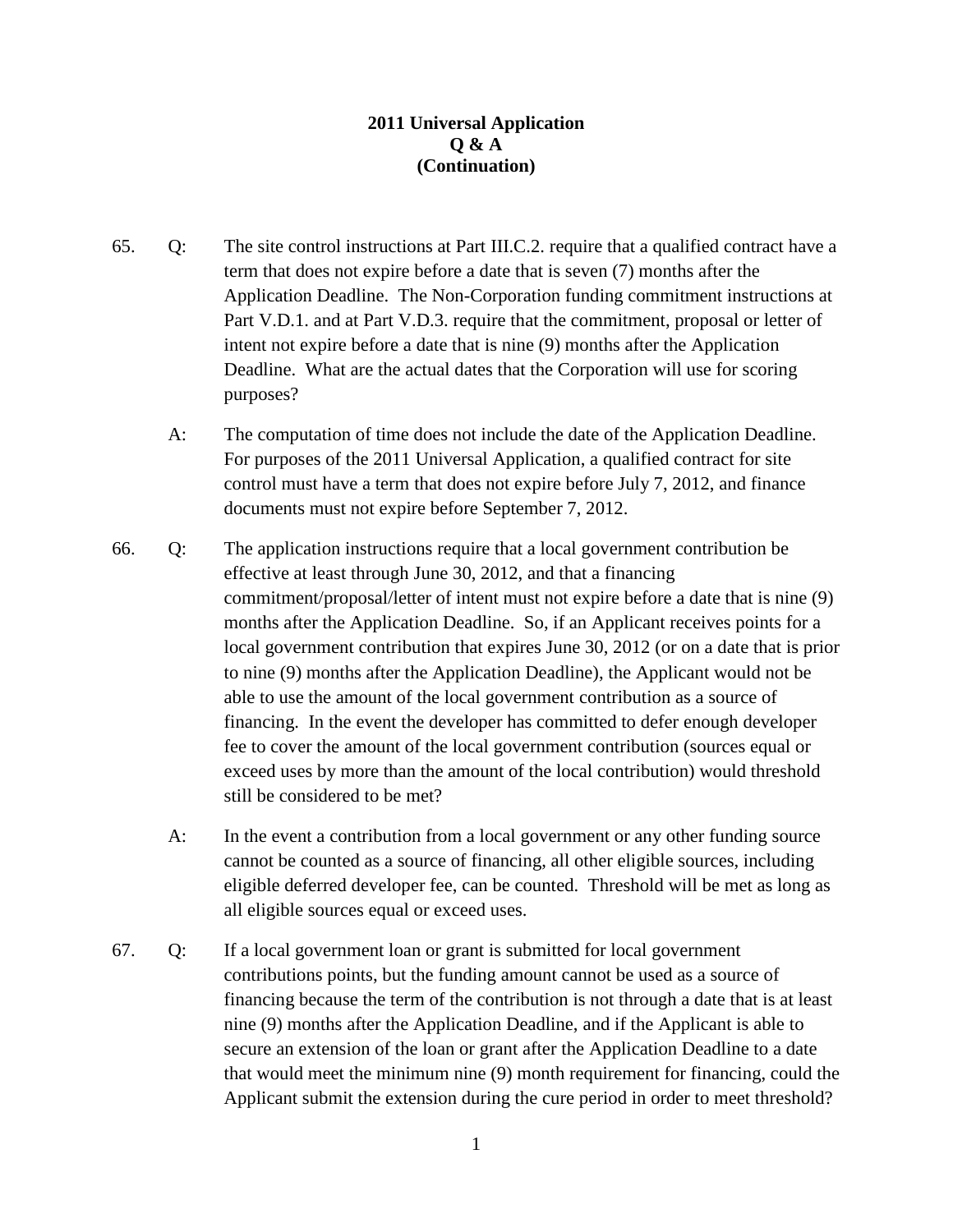- A: The extension of the loan or grant to at least September 7, 2012 can be accepted by the cure deadline, provided the loan or grant, including the extension documentation, meets all of the other requirements outlined under Part V.D.1. of the 2011 Universal Application Instructions.
- 68. Q: The 2012 DDAs and QCTs have recently been designated by HUD. Which designations apply to the 2011 Universal Application Cycle – the 2011 DDAs/QCTs or the 2012 DDAs/QCTs?
	- A: Because the 2011 Universal Applications will be due in calendar year 2011 and the allocations will be issued in calendar year 2012, Applicants can use either the 2011 or the 2012 HUD-designated DDAs and QCTs for the 2011 Universal Application Cycle.
- 69. Q: If a proposed Development will consist of both Homeless and Elderly units in two buildings on two Scattered Sites, is it permissible to locate the Homeless SRO units in one building and the larger Elderly units in the other building?
	- A: First, the Applicant must select either Homeless or Elderly as the Demographic Category for the proposed Development, each of which has specific requirements as set out in the 2011 Universal Application Instructions. Secondly, where reasonably possible, Applicants will be required to keep the unit mix consistent across each committed AMI level.
- 70. Q: If a proposed Development qualifies for the 10 automatic proximity tie-breaker points at Part III.A.10.b.(1) of the Application Instructions, is it still necessary to provide the surveyor certification form?
	- A: There are a maximum of 37 proximity tie-breaker points available in the 2011 Universal Application. Applicants eligible for the 10 automatic proximity points must provide the properly completed and executed Surveyor Certification for Competitive HC Applications form to be eligible for the Transit, Tier 1 and Tier 2 Services proximity points. Applicants that are not eligible for the 10 automatic proximity points must provide the properly completed and executed Surveyor Certification for Competitive HC Applications form to be eligible for any of the 37 available proximity tie-breaker points.
- 71. Q: Do the Optional Features and Amenities items in Part III.B.3.a. through d. of the Application apply to all Developments or only to those that are Scattered Sites?
	- A: The Optional Features and Amenities section applies to all Applicants and is worth a maximum of 31 points. The Scattered Sites commitment question at the top of page 19 of the Application applies only to Scattered Site Developments.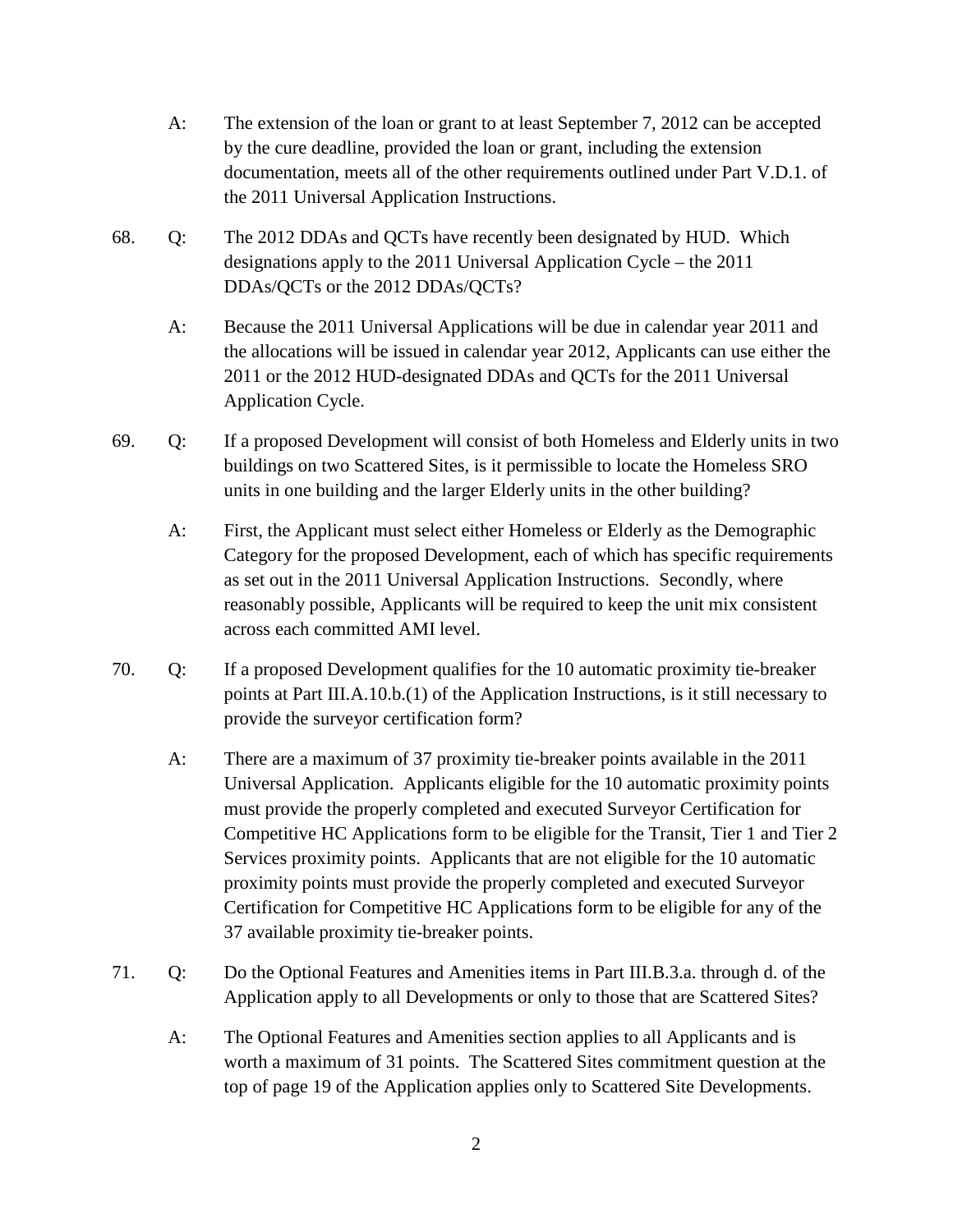- 72. Q: If the proposed Development involves relocation, but the Applicant is not requesting HOME funding, should the relocation questions in Part III.G. be answered?
	- A: As stated at Part III.A.3.a., page 24, of the 2011 Universal Application Instructions, Redevelopment and Preservation Developments that are tentatively funded will be required to provide to the Credit Underwriter a plan for relocation of existing tenants. Only Applicants requesting HOME funding are required to answer the questions in Parts III.G., III.H, and III.I. of the Application.
- 73. Q: Does all lighting have to be energy star rated?
	- A: If the lighting is required to be energy star rated, such requirement will be stated in the 2011 Universal Application Package.
- 74. Q: The question at Part III.A.2.K.(2)(d) of the 2011 Universal Application asks for the date the development originally placed in service. Does this refer to the date the first building received its certificate of occupancy, the date the last building received its certificate of occupancy, or the date the property was acquired?
	- A: The Applicant can use the issue date of the certificate of occupancy for either the first building or the last building – either date is acceptable.
- 75. Q: Can the market analysis required in Part III.D., Demographic Commitment, be prepared in-house or must it be done by a third party provider?
	- A: The 2011 Universal Application Instructions do not specifically require that the market analysis be prepared by a third-party provider.
- 76. Q: Are the additional required features for Elderly Developments described under Section 3 of the Universal Design and Visitability Manual absolute requirements or are they subject to a capital needs assessment performed during credit underwriting?
	- A: As stated in Part III.D.1.f.(1) and (2) of the 2011 Universal Application Instructions, Applicants with the Elderly Demographic will be required to provide the additional features outlined in Part A.3. of the Universal Design and Visitability Manual for all new construction units, as well the additional features outlined in Part B.3. of the Universal Design and Visitability Manual for all rehabilitation units. These additional features are required and are not subject to a capital needs assessment.
- 77. Q: Is a market study required for rehabilitation or preservation?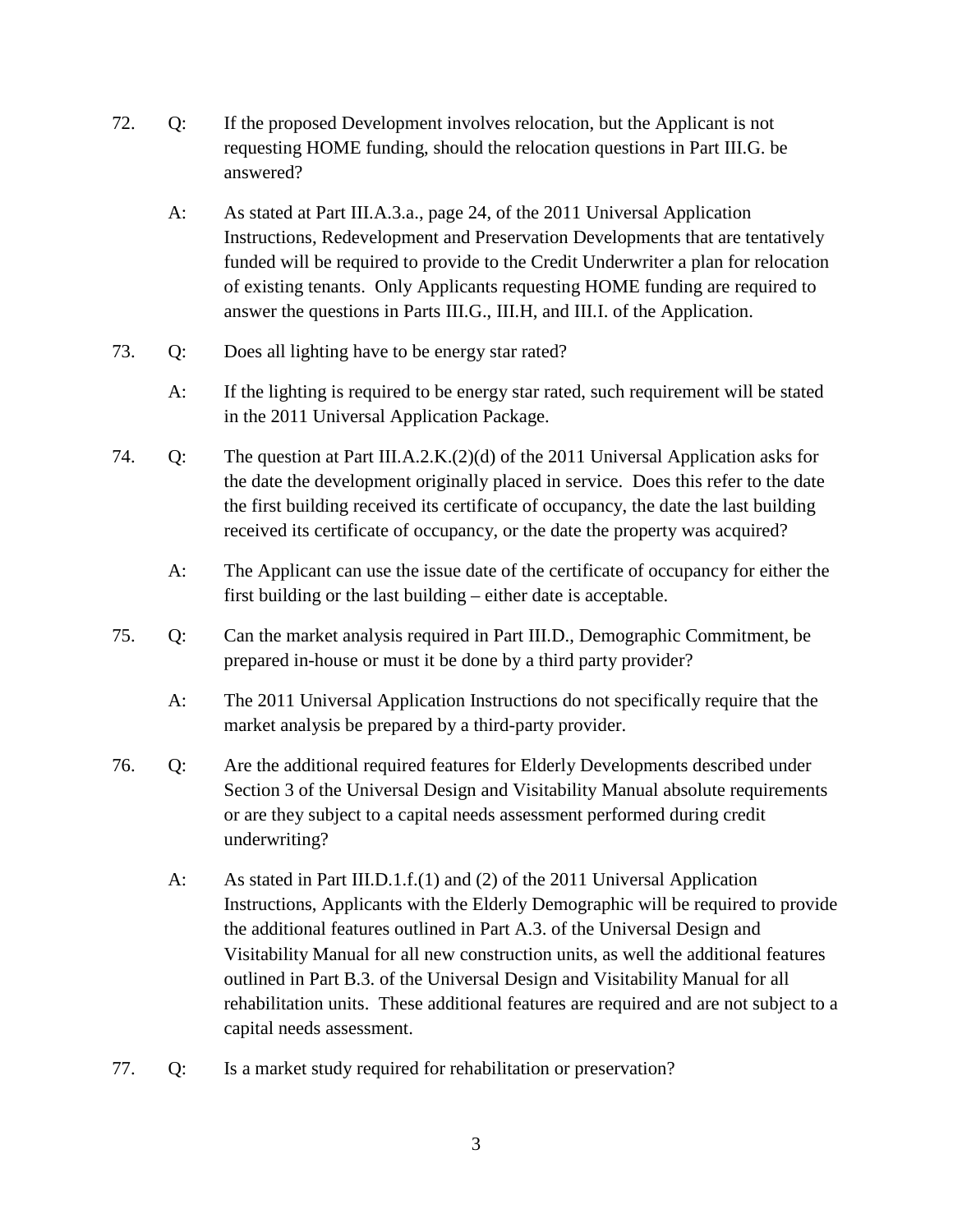- A: The Application requirements for Applicants selecting the Development Category of Rehabilitation or Preservation are outlined in Part III.A.3.a. of the 2011 Universal Application Instructions and in the definitions of Rehabilitation and Preservation in Section 67-48.002, F.A.C. During the credit underwriting process, a market study will be required for all funded Applications as outlined in Section 67-48.0072, F.A.C.
- 78: Q: The Universal Design and Visitability Manual, Part A New Construction Units, Section 1 "Required Features" Pages 6-9, requires there to be at least one bathroom on an accessible level of the unit with clear floor space at toilet of at least 48" x 56" and clear floor space at sink of at least 30" x48"; In addition, a minimum of 30" x 48" of clear floor space outside swing of door shall be provided. Does each of these clear floor space measurements have to be provided at each bathroom fixture as well as provided outside swing of door?
	- A: Yes, but the clear floor spaces at toilet and sink may overlap. The specifications provided in the Manual demonstrate that clear floor space is required so a person who uses a wheelchair can get close enough to use the fixture. The maneuvering space necessary for usable bathrooms is thus made up of the combination of the designated clear floor spaces at fixture and the presence of clear floor space outside the swing of the door.
- 79: Q: The Universal Design and Visitability Manual, Part A New Construction Units, Section 1 "Required Features" Pages 6-9, requires that the sink and vanity cabinet must permit clear floor space. Does the clear floor space specification of 30" x 48" at the sink allow for a sink with a vanity cabinet?
	- A: The required clear floor space of 30" x 48" permits a person who uses a wheelchair to get close enough to the basin and controls to use the sink. This may be achieved by either a forward or parallel approach with the wheelchair. The required clear floor space may be achieved with a vanity cabinet with a removable base cabinet. The type of sink and its width, plus the available maneuvering space in the room, determines whether or not a vanity cabinet must be removable.
- 80: Q: The Universal Design and Visitability Manual, Part A Section 2 "Optional Features in New Construction Units" Page 14, requires an unobstructed turning space in living room and one bedroom of at least 60 inches in diameter. Does this mean that there must be 60-inch diameter space that is free of everything, including furniture and other objects the resident may place there?
	- A: No. The requirement of 60" diameter of unobstructed space in living room and one bedroom means that there must not be any architectural or other permanent features constructed that would intrude on the space requirement.